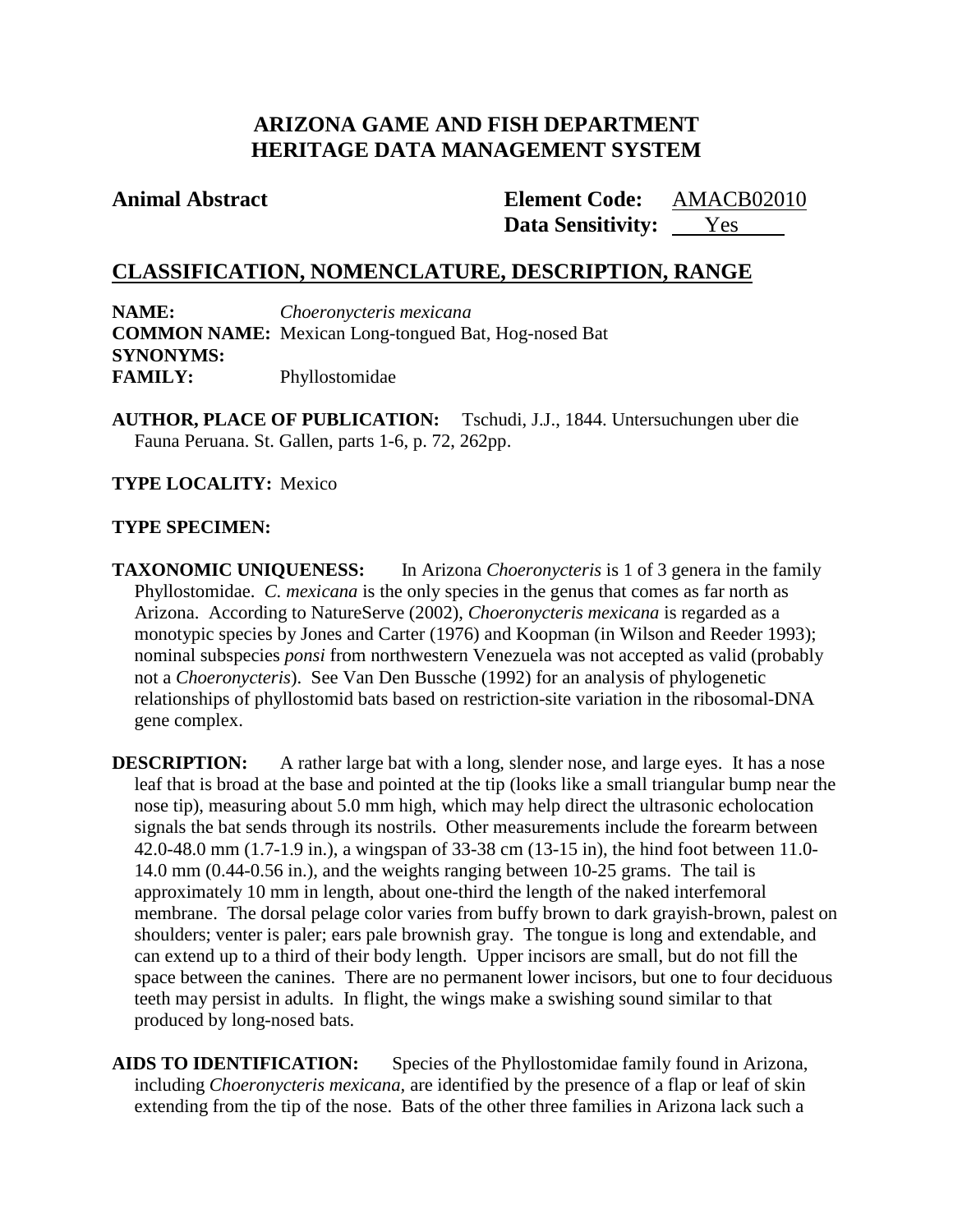nasal leaf. *Leptonycteris curasoae yerbabuenae* lacks a visible tail and is larger (forearm 51.0-55.0 mm [2.04-2.2 in.]; hind foot 14.0-14.7 mm [0.56-0.59 in.]). The tail of *Macrotus* extends to slightly beyond the interfemoral membrane.

## **ILLUSTRATIONS:**

B&W photo (Hoffmeister 1986:63) Color photo (Whitaker 1980: plate 180) Color photo (*In* [Http://www.angelfire.com/az/chiricahua/choer.html\)](http://www.angelfire.com/az/chiricahua/choer.html) Color photo (Tuttle *in* Color photo (BCI *in* [http://www.batcon.org/discover/species/cmexica.html\)](http://www.batcon.org/discover/species/cmexica.html) [http://www.enature.com/fieldguide/showSpecies\\_LI.asp?imageID=18928\)](http://www.enature.com/fieldguide/showSpecies_LI.asp?imageID=18928) Color photo (Wilson 1999) Color photo (Harvey 1999) Color photo (Whitaker 1996) Color photos & line drawing (Smithsonian NMNH, North American Mammals, [http://www.mnh.si.edu/mna/image\\_info.cfm?species\\_id=43\)](http://www.mnh.si.edu/mna/image_info.cfm?species_id=43)

- **TOTAL RANGE:** Southern California, southern Arizona, southwestern New Mexico, southern tip of Texas and much of northern and central Mexico. According to the Nevada Bat Working Group there was a single individual found in Las Vegas.
- **RANGE WITHIN ARIZONA:** Southeast Arizona, from the Chiricahua Mountains extending as far north as the Santa Catalina Mountains and as far west as the Baboquivari Mountains. AGFD HDMS unpublished records show them in Pinal, Pima, Graham, Santa Cruz and Cochise counties.

# **SPECIES BIOLOGY AND POPULATION TRENDS**

**BIOLOGY:** Peak activity for *Choeronycteris mexicana* occurs 1.5 hours after sunset and then at low levels until about 3 hours after sunset. They are less gregarious than other colonial bats and less inclined to roost with other bat species. In roosts, they do not cluster closely together but hang 2.0-5.0 cm (0.8-2.0 in.) apart, usually by only one foot so they can swivel 360° to detect predators. Roosts usually consist of 15 or fewer individuals, but when considering roosts in close proximity to each other, population numbers may reach up to 40-50. This species is thought to migrate seasonally to take advantage of suitable sources of food. They normally migrate south across the border into Mexico to spend the winter. Southern Arizona is at the extreme northern edge of its range, where it is found in sexually segregated and nursery colonies during the summer.

**REPRODUCTION:** Females segregate from the males, and according to Cockrum and Petryszyn (1992), only adult females move north from Mexico into the United States with the males remaining "in the southern part of the range during the time that young are being nourished by the mothers in the north." The young (typically one baby) are born mid to late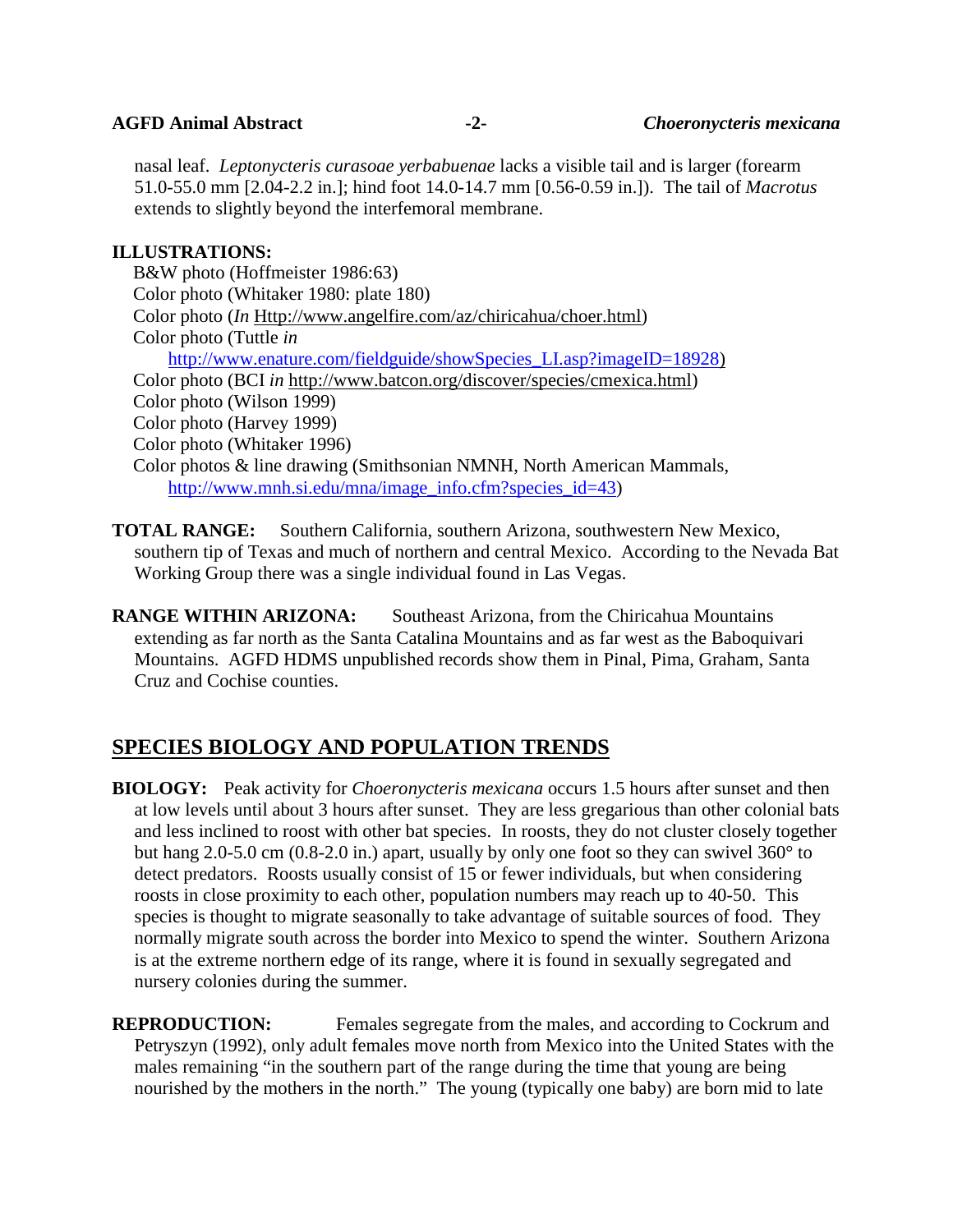June and early July, but parturition may be as late as September in Mexico. As with many species of bats, the fetus is about 30% of the mother's weight. Parturition usually lasts about 15 minutes, resulting in the birth of a neonate in a remarkably advanced state of development. The newborn bat is surprisingly well furred on the dorsum with a dense, dark pelage; the venter is scantily furred with silvery hair. Young grow rapidly and can probably fly within 2- 3 weeks. After the young become volant, these bats move about opportunistically in search of food. Females are known to carry their young in flight.

**FOOD HABITS:** This bat feeds on nectar, pollen, probably insects, and occasionally fruit of columnar cacti (these bats are not typically found in low desert situations). They especially feed on the flowers of paniculate agaves. The bristle-like tongue and lack of lower incisors, aid this bat in lapping up flower nectar and pollen.

During winter some are reported to feed at hummingbird feeders. It is not known if they are feeding on other things at that time.

- **HABITAT:** Mesic areas in canyons of mixed oak-conifer forests in mountains rising from the desert; in Mexico includes arid thorn scrub, and tropical deciduous forests. Caves and abandoned mines are favored daytime retreats where they prefer to roost in the dimly lit areas often near the entrance. They are also often found in shallow caves or rock shelters. A few are found in palo verde-saguaro areas. Some of their range overlaps with *Leptonycteris*, but is not great (see Hevly 1979). *Choeronycteris* usually occupies higher elevations than *Leptonycteris* when it arrives in spring, and they may use the same roost year after year. Based on a study conducted by Carter and Peachey in 1996, all roost sites in the Cienega Creek Natural Preserve, except one, were located immediately adjacent to the creek. The roost sites consisted of pocketed, eroded clay soil holes such as sink holes, or soil piping caves. The majority of the soil piping caves where only a few meters long and 1-2 meters high, having a characteristic dome ceiling which seems to be where the bats prefer to roost.
- **ELEVATION:** Records from 2,540 7,320 ft. (774- 2,233 m), but most are from 4,000 -6,000 ft. (1,220 - 1,830 m).
- **PLANT COMMUNITY:** In the northern part of this bat's range, roost sites are commonly associated with mesic areas in oak-conifer woodlands or semi-desert grasslands. Dominant species include: oaks (*Quercus*), alligator juniper (*Juniperus deppeana*), manzanita (*Arctostaphylos*), yucca and agave. Near Tucson, they feed predominantly on cactus and *Agave* species. Cryan and Bogan (2003) observed species of *Agave* as the consistent floral characteristic of all sites visited, with *Agave schottii* observed blooming at occupied sites before mid-June, after which blooming *A. palmeri* was encountered.
- **POPULATION TRENDS:** Unknown. Based on a recent study by Cryan and Bogan (2003), there is not sufficient evidence to conclude that populations in Arizona and New Mexico have increased or decreased in recent years. Searches of rock crevices and shelters in historical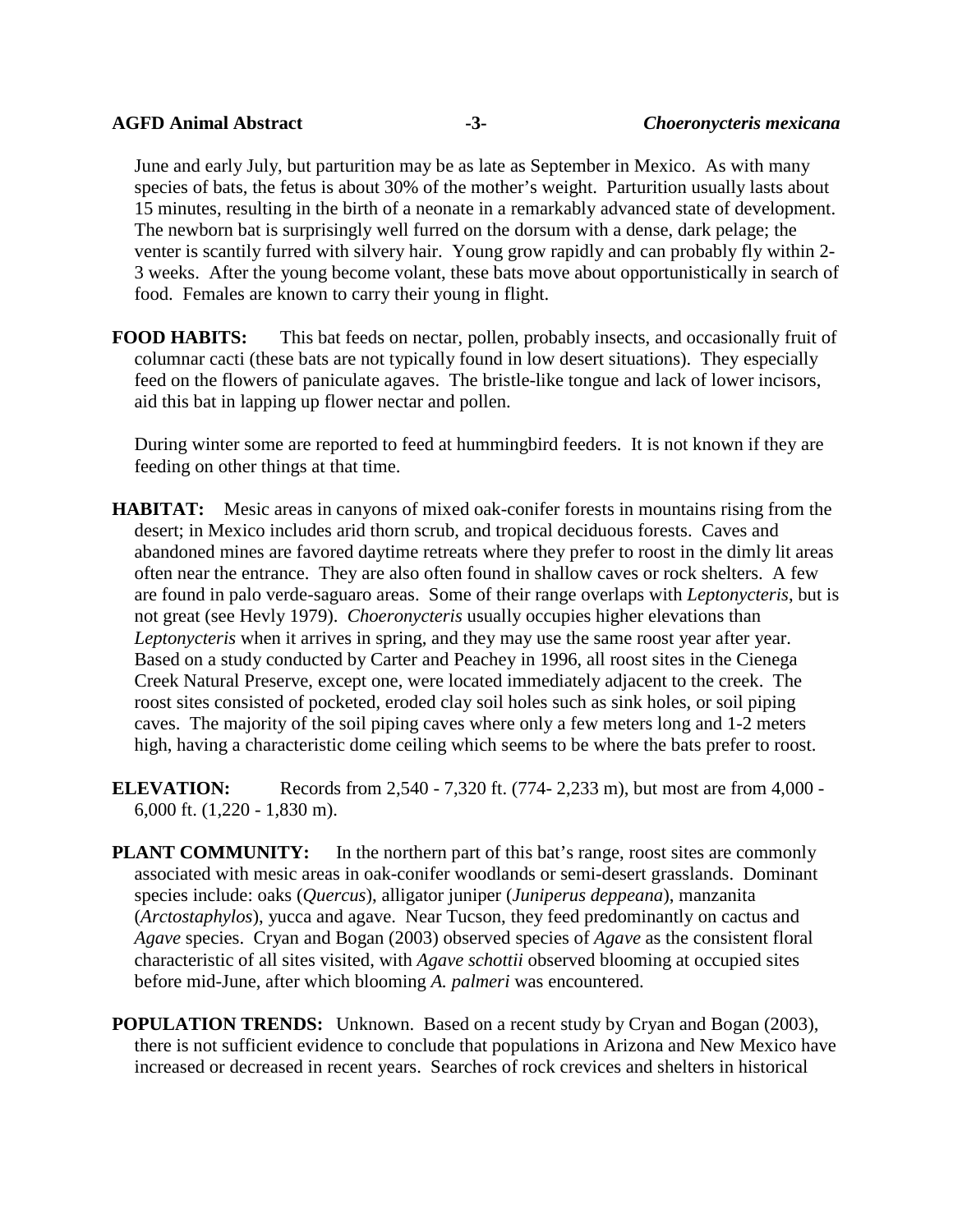**AGFD Animal Abstract -4-** *Choeronycteris mexicana*

roost areas often revealed multiple roosting groups, suggesting that aggregations of *C. mexicana* are dispersed among several proximate sites.

## **SPECIES PROTECTION AND CONSERVATION**

| <b>ENDANGERED SPECIES ACT STATUS:</b> | None (USDI, FWS 1996)                        |
|---------------------------------------|----------------------------------------------|
|                                       | [C2 USDI, FWS 1989, 1991, 1994]              |
| <b>STATE STATUS:</b>                  | WSC (AGFD, WSCA in prep)                     |
|                                       | [State Endangered AGFD, TNW 1988]            |
| <b>OTHER STATUS:</b>                  | <b>Bureau of Land Management Sensitive</b>   |
|                                       | (USDI, BLM AZ 2008, 2010)                    |
|                                       | [None (USDI, BLM $AZ 2005$ )]                |
|                                       | [Bureau of Land Management Sensitive]        |
|                                       | (USDI, BLM AZ 2000)]                         |
|                                       | Forest Service Sensitive (USDA, FS Region    |
|                                       | 3 2007)                                      |
|                                       | [None (USDA, FS Region 3, 1999)]             |
|                                       | [Forest Service Sensitive USDA, FS Region]   |
|                                       | 3, 1988]                                     |
|                                       | LR/nt (Chiroptera Specialist Group 1996, In: |
|                                       | <b>IUCN 2006)</b>                            |
|                                       | Determined Threatened (Secretaria de         |
|                                       | Medio Ambiente 2000)                         |
|                                       | [Determined Threatened, Secretaria de        |
|                                       | Desarrollo Social 1994]                      |

**MANAGEMENT FACTORS:** This species is very wary of humans and easily disturbed. They are difficult to survey for because they roost in small (5-15) colonies. Threats include recreational caving, mine reclamation, renewed mining, and loss of riparian habitat. Because of its propensity for moving between roosts in a small area, the loss of riparian vegetation may be a greater threat to the species than disturbance at a particular roost (Cryan and Bogan 2003). In addition, the loss of food resources (Agaves in Mexico [over harvesting]) due to development, fire or grazing may also have an affect on this species.

### **PROTECTIVE MEASURES TAKEN:**

**SUGGESTED PROJECTS:** Restrict human disturbances at known roost sites. Due to their susceptibility to population decline, bat populations should be monitored. Research is needed on habitat needs, food habits, pollination role, survivorship, distribution, roosting patterns, and life history. In addition, studies looking at movement and revisits, possibly through banding, are needed, along with the possible affects of artificial feeders on their health.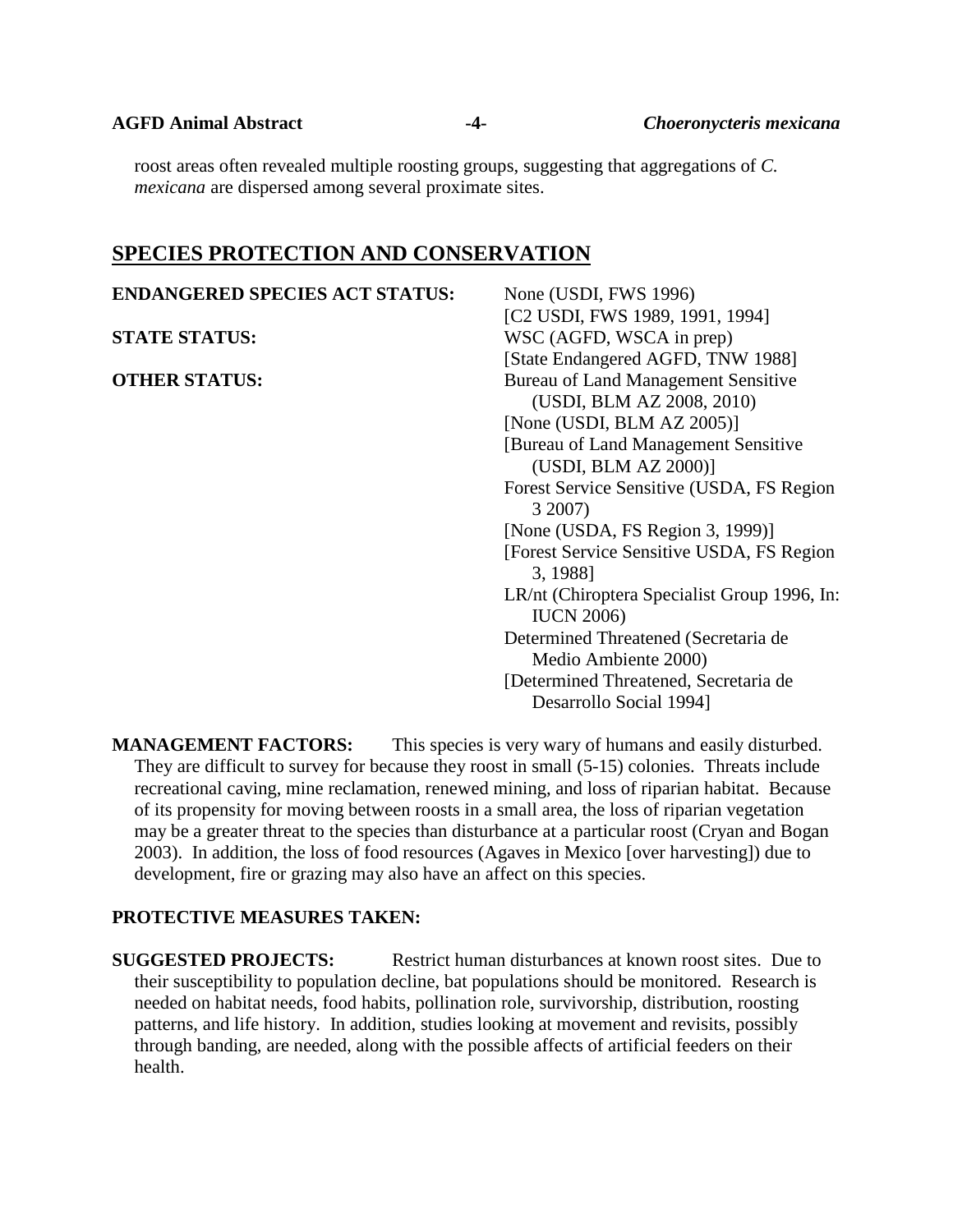**LAND MANAGEMENT/OWNERSHIP:** BIA - Tohono O'odham and San Carlos Reservations; BLM - Safford and Tucson Field Office; DOD - Fort Huachuca Military Reservation; NPS - Organ Pipe Cactus National Monument and Saguaro National Park; USFS - Coronado National Forest; State Land Department; Kartchner Caverns State Park; Pima County; Agua Caliente County Park; Cienega Creek Nature Preserve; AMNH Southwestern Research Station; TNC - Ramsey Canyon and Muleshoe Ranch Preserves; Private.

# **SOURCES OF FURTHER INFORMATION**

### **REFERENCES:**

- Arizona Game and Fish Department. 1988. Threatened Native Wildlife in Arizona. p.31. Arizona Game and Fish Department. 1996. Mammal Diversity Review notes.
- Arizona Game and Fish Department. In prep. Wildlife of special concern in Arizona. Arizona Game and Fish Department Publication. Phoenix, Arizona. 32 pp.
- Arroyo-Cabrales, J., R.R. Hollander and J.K. Jones, Jr. 1987. *Choeronycteris mexicana*. Mammalian Species. No. 291:1-5. American Society of Mammalogists.
- BCI. 2002. Available: [http://www.batcon.org/discover/species/cmexica.html.](http://www.batcon.org/discover/species/cmexica.html)
- Best, T.L. et al. Available: [http://talpa.unm.edu/batcall/accounts/accountsbase/chomex.html.](http://talpa.unm.edu/batcall/accounts/accountsbase/chomex.html)
- Carter, D.E., Jr. and W.D. Peachey. 1996. Population study of Mexican Long-tongued Bats in Southeast Pima County, Arizona. Pima County Parks and Recreation Department, 1204 W Silverlake Road, Tucson, Arizona 85713, Heritage Grant I96024 report for Arizona Game and Fish Department.
- Castner, S.V. 1995. Wildlife Views. Arizona Game and Fish Department. June 1995, pp: 5. Charron, S. 2002. Available:

[http://animaldiversity.ummz.umich.edu/accounts/choeronycteris/c.\\_mexicana\\$narrative.h](http://animaldiversity.ummz.umich.edu/accounts/choeronycteris/c._mexicana$narrative.html) [tml.](http://animaldiversity.ummz.umich.edu/accounts/choeronycteris/c._mexicana$narrative.html)

- Chiroptera Specialist Group. 1996. *Choeronycteris mexicana*. In: IUCN 2006. 2006 IUCN Red List of Threatened Species. [www.iucnredlist.org.](http://www.iucnredlist.org/) Downloaded on 27 September 2006.
- Cockrum, E.L. and Y. Petryszyn. 1992. Seasonal and geographic distribution of the Mexican long-tongued bat *Choeronycteris mexicana* Techudi. Draft.
- Constantine, D.G. 1987. Long-tongued bat and spotted bat at Las Vegas, Nevada. The Southwestern Naturalist 32(3):392.
- Cryan, P.M. and M.A. Bogan. 2003. Recurrence of Mexican Long-tongued Bats (*Choeronycteris mexicana*) at historical sites in Arizona and New Mexico. Western North American Naturalist 63(3), pp. 314-319.
- ENature. Accessed: 27 Sep 2006. Available: [http://www.enature.com/fieldguides/detail.asp?recnum=MA0318.](http://www.enature.com/fieldguides/detail.asp?recnum=MA0318)
- Harvey, M.J. et al. 1999. Bats of the United States. Arkansas Game and Fish Commission, p 20.
- Hevly, R.H. 1979. Dietary habits of two nectar and pollen feeding bats in southern Arizona and northern Mexico. Jour. Arizona-Nevada Acad. Sci. 14(1):13-18.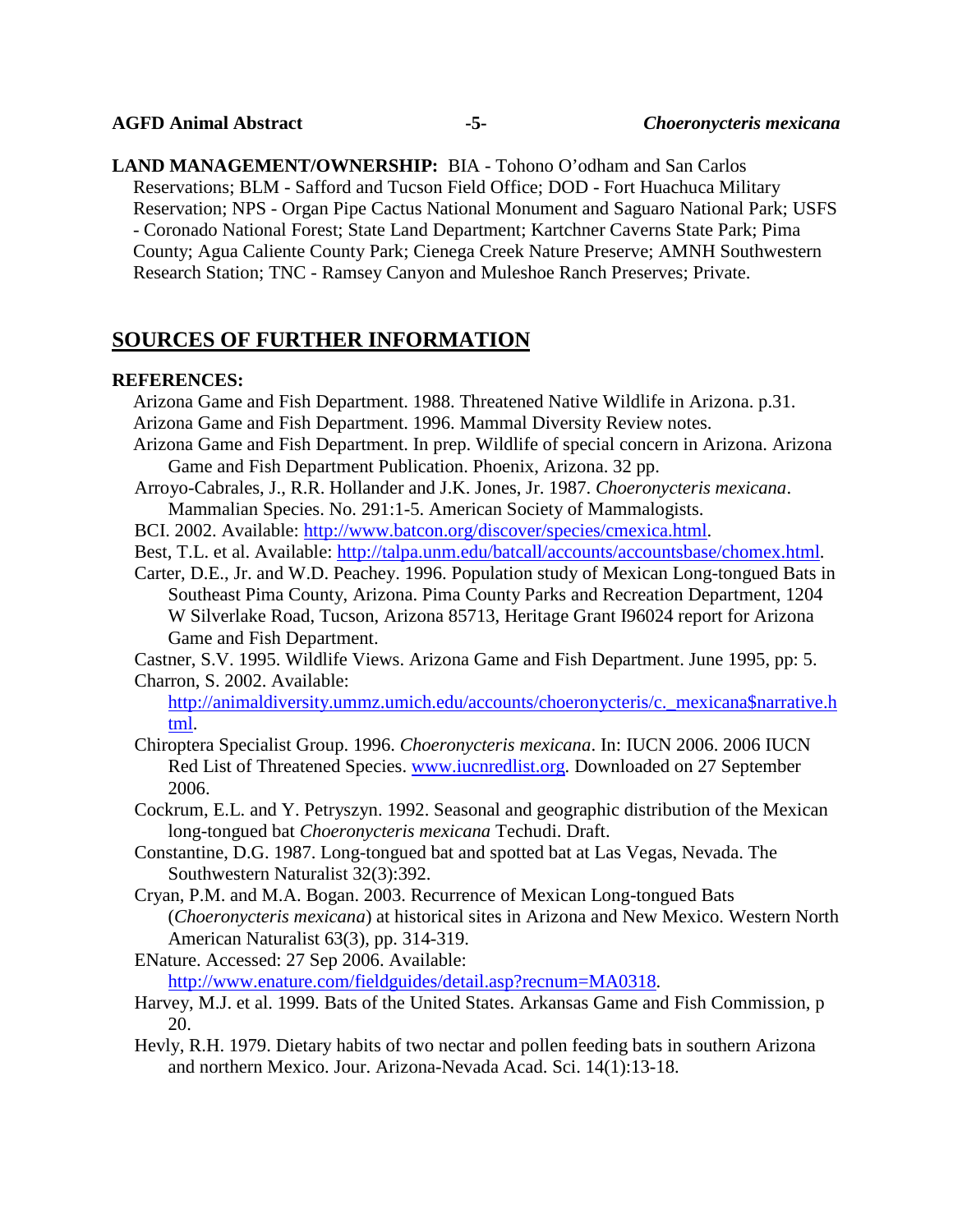Hoffmeister, D.F. 1986. Mammals of Arizona. University of Arizona Press, Tucson. Pp.62- 64.

[Http://www.angelfire.com/az/chiricahua/choer.html.](http://www.angelfire.com/az/chiricahua/choer.html)

[Http://www.funet.fi/pub/sci/bio/life/mammalia/chiroptera/phyllostomidae/choeonycteris/](http://www.funet.fi/pub/sci/bio/life/mammalia/chiroptera/phyllostomidae/choeonycteris/) [Http://www.msb.unm.edu/mammals/batcall/accounts/accountsbase/chomex.html.](http://www.msb.unm.edu/mammals/batcall/accounts/accountsbase/chomex.html)

- Huey, L.M. 1954. *Choeronycteris mexicana* from southern California and Baja California, Mexico. Journal of Mammalogy 35(3):436-437.
- NatureServe Explorer: An online encyclopedia of life [web application]. 2001. Version 1.6. Arlington, Virginia, USA: NatureServe. Available: [http://www.natureserve.org/explorer.](http://www.natureserve.org/explorer) (Accessed: March 10, 2003).
- Nevada Bat Working Group. Available: [http://www.batworkinggroups.org/states/nevada.htm.](http://www.batworkinggroups.org/states/nevada.htm)
- Secretaría de Desarollo Social. 1994. Diario Oficial de la Federacion. p. 25.
- Secretaría de Medio Ambiente. 2000. Diario Oficial de la Federacion. p. 43.
- Smithsonian, National Museum of Natural History. North American Mammals, *Choeronycteris mexicana*, Mexican long-tongued Bat. Accessed: 27 Sep 2006 at [http://www.mnh.si.edu/mna/image\\_info.cfm?species\\_id=43.](http://www.mnh.si.edu/mna/image_info.cfm?species_id=43)
- Texas Parks and Wildlife. Available: [http://www.tpwd.state.tx.us/nature/wild/mammals/bats/species/mex\\_long.htm.](http://www.tpwd.state.tx.us/nature/wild/mammals/bats/species/mex_long.htm)
- Turkowski, F.J. and A.W. Lewis, 1974. Distribution record of some Arizona mammals. J. AZ Acad Sci 9(3):89-90.
- Tuttle, M.D. Available:

[http://www.enature.com/fieldguide/showSpecies\\_LI.asp?imageID=18928.](http://www.enature.com/fieldguide/showSpecies_LI.asp?imageID=18928)

- USDA, Forest Service, Region 3. 1988. Regional Forester's Sensitive Species List.
- USDA, Forest Service, Region 3. 1999. Regional Forester's Sensitive Species List.
- USDA, Forest Service, Region 3. 2007. Regional Forester's List of Sensitive Animals.
- USDI, Bureau of Land Management. 2000. Arizona BLM Sensitive Species List. Instruction Memorandum No. AZ-2000-018.
- USDI, Bureau of Land Management. 2005. Arizona BLM Sensitive Species List.
- USDI, Bureau of Land Management Region 2. 2008. Arizona BLM Sensitive Species List.
- USDI, Bureau of Land Management Region 2. 2010. Arizona BLM Sensitive Species List.
- USDI, Fish and Wildlife Service. 1989. Endangered and Threatened Wildlife and Plants; Animal Notice of Review. Federal Register 54(4):561.
- USDI, Fish and Wildlife Service. 1991. Endangered and Threatened Wildlife and Plants; Animal Candidate Review for Listing as Endangered or Threatened Species; Proposed Rule. Federal Register 56(225):58807.
- USDI, Fish and Wildlife Service. 1994. Endangered and Threatened Wildlife and Plants; Animal Candidate Review for Listing as Endangered or Threatened Species; Proposed Rule. Federal Register 59(219):58985.
- USDI, Fish and Wildlife Service. 1996. Endangered and Threatened Wildlife and Plants; Animal Candidate Review for Listing as Endangered or Threatened Species; Proposed Rule. Federal Register 61(40):7596.
- Whitaker, J.O. 1980. The Audubon Society field guide to North American mammals. A.A. Knopf. New York. p. 307; plate 180.